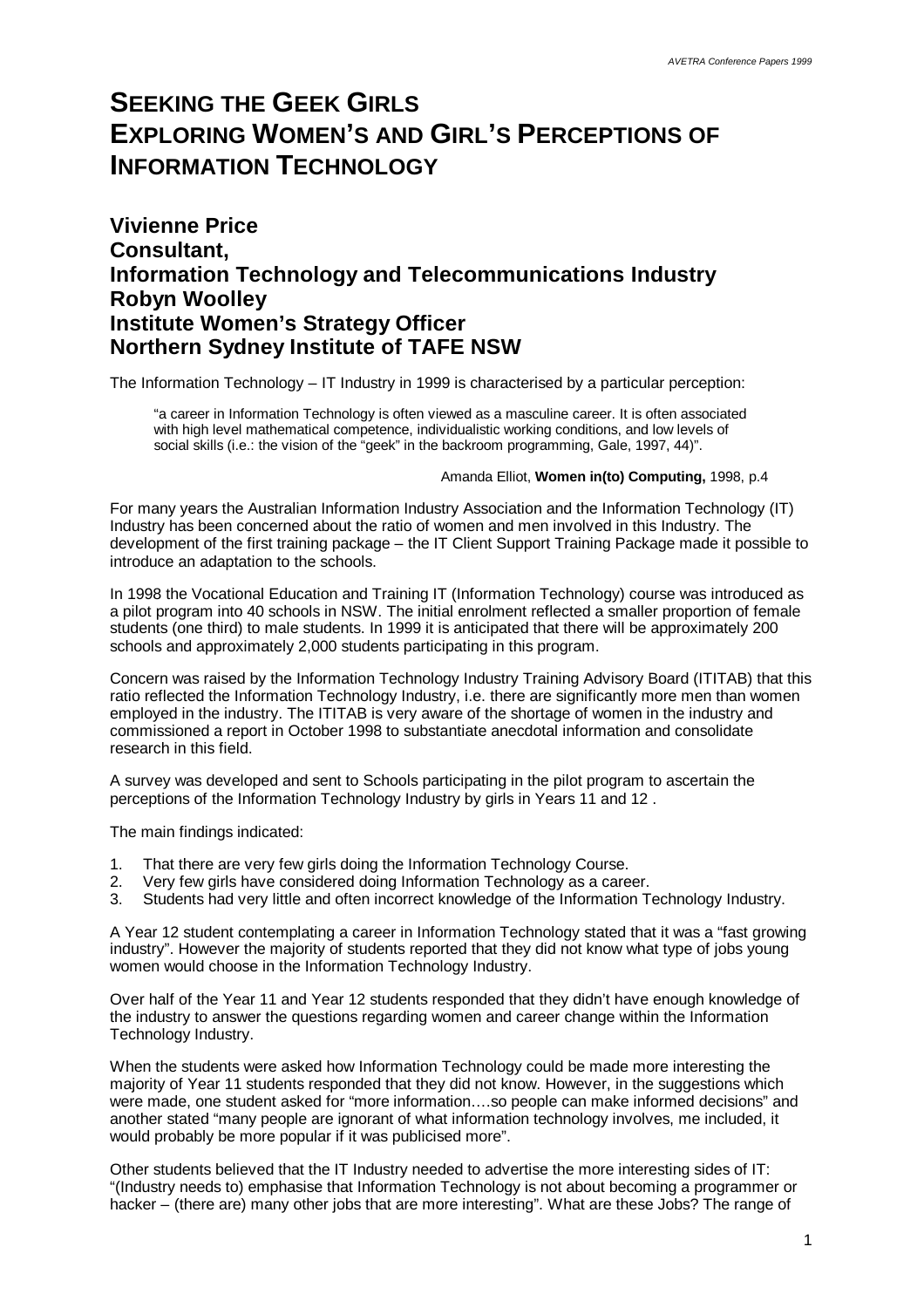positions include Project Managers, Systems Analysts, Internet Designers, Business Development Strategists, Marketing roles, and many more. More importantly, the first career job is but a start on the career cobweb, that can be creative, diversified and fulfilling. If we think of our own experiences I am sure that the first job in which we first started is not what we are doing today.

In response to the previous question, the majority of Year 12 students responded that they did not know how Information Technology could be made more interesting. Of those who did answer this question the response ranged from stating that the industry needed to make it easier to enter and provide more opportunities for promotion.

Overall the data indicates that few of the Year 12 students know much about the IT Industry or the courses offered at TAFE. They appeared to be unaware of career opportunities and directions within the industry and these students have little, if any knowledge, of the Information Technology Industry and the career opportunities within this industry.

In recent discussions with John Price, Chairman AIIA Education and Training Forum, and InfoComP Chairman, he stated that the Victorian Government as well as the NSW Government, will be undertaking a campaign to promote IT careers. The AIIA Education and Training forum has released a presentation template to assist in promoting careers in IT and is available on their website www.AIIA.com.au. An IT training package, developed in close consultation with industry by the ITAB will be released in April 1999. This will act as a stimulus for training providers to build courses to support traineeships.

In addition a Skills Crisis Taskforce formed by the AIIA (Australian Information Industry Association), ATIA (Australian Telecommunications Industry Association) and Telstra was also planning to launch a national marketing campaign. It is hoped that these programs will encourage students to choose a career in Information Technology which has sustainable employment and career opportunities in Australia and overseas.

The link between students' perception and the IT Industry is a bit like a child in the first two years of their life. A child has the ability to walk and talk but mastering these skills takes time and effort. Educating students about the choice of careers and opportunities within the IT Industry will take an education program, which involves the active participation of schools, tertiary institutions and industry.

### **Seeking the Geek Grrls in TAFE**

Current work in partnership with the IT ITAB and Northern Sydney Institute demonstrates an active relationship with schools and industry.

Within Northern Sydney Institute the participation rate of women in the Information Technology courses has been declining in recent years. In addition, young women school leavers are almost absent in the student profile of current high award TAFE courses in Information Technology. Mature aged women are represented in small numbers, many coming with assisted entry via an access course. It is an issue as to why the participation rate of women is so low in a vocational growth area.

In comparison young women predominate in related course areas eg Office Technology and matured aged women in courses such as Library Services Programs and Computer User Services. The vocational outcomes can be of significant difference due to the award of study within these program areas and their employment application.

## **Snapshot of Statistics**

- $\geq$  In sum, young women are present in high numbers in the Office Technology course areas, as also are matured aged women. Young men predominate in the Information Technology courses, with mature aged women in smaller numbers.
- $\triangleright$  In Information Technology and Telecommunications programs, young women make up only 9% of the student group in the 15 to 19 year olds [Certificate 4 and Diploma courses], while their group make up 70% of the enrolments in Office Technology courses [principally Statement of Attainment and Certificate courses]. Women 25 years and over make up one third of the student group for this age group in Information Technology, and are 80% of the age group 25 and over in Office Technology.